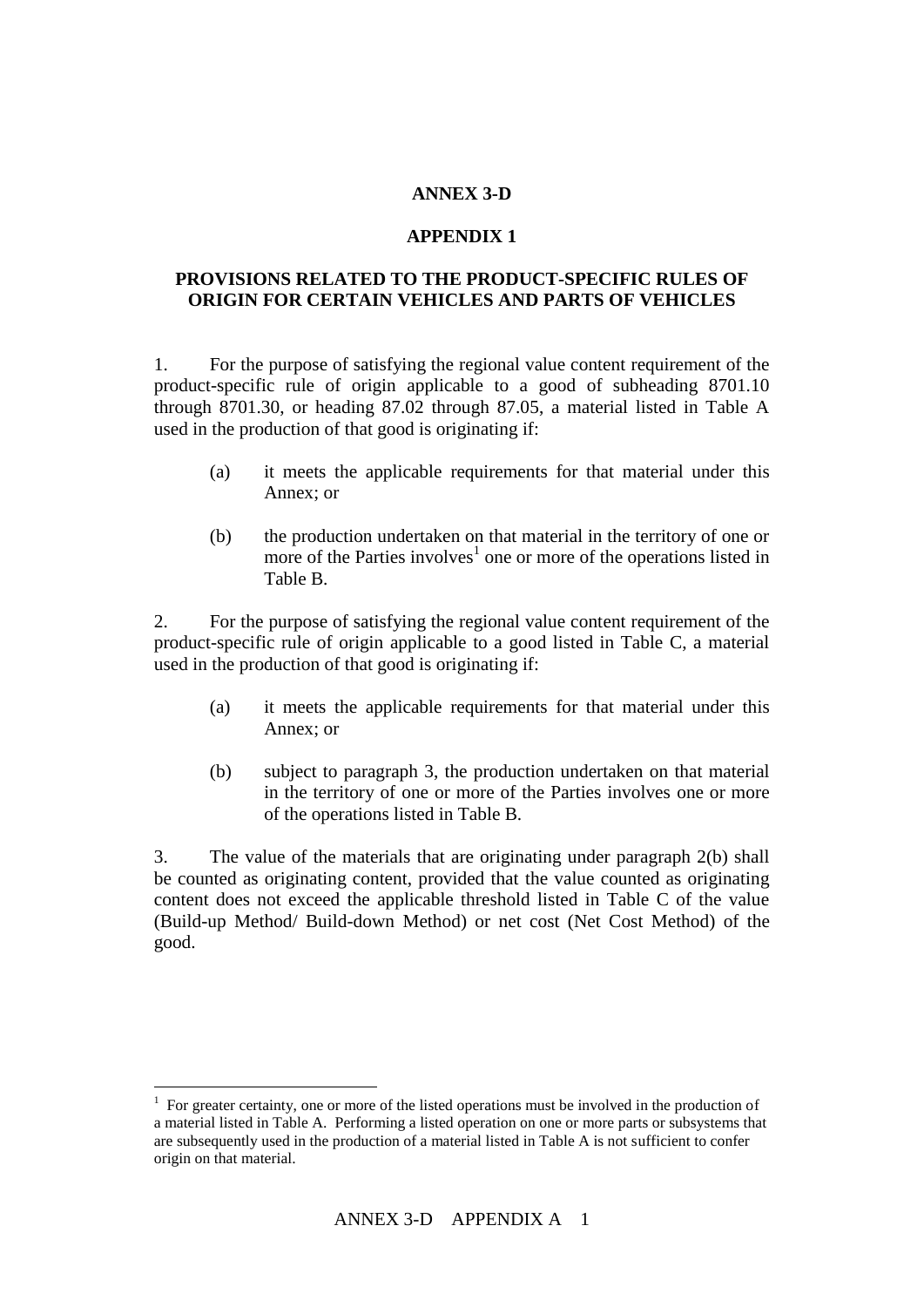**Table A**

| <b>HS</b><br><b>Classification</b><br>(HS 2012) | <b>Description</b>                                                                                                                                   |
|-------------------------------------------------|------------------------------------------------------------------------------------------------------------------------------------------------------|
| 7007.11                                         | Toughened (tempered) safety glass                                                                                                                    |
| 7007.21                                         | Laminated safety glass                                                                                                                               |
| 8707.10                                         | Bodies (including cabs), for the motor vehicles of heading<br>87.03                                                                                  |
| 8707.90                                         | Bodies (including cabs), for the motor vehicles of heading<br>87.01, 87.02, 87.04 and 87.05                                                          |
| ex 8708.10                                      | Bumpers (not including parts thereof)                                                                                                                |
| ex 8708.29                                      | Body stampings and door assemblies (not including parts<br>thereof)                                                                                  |
| ex 8708.50                                      | Drive-axles with differential, whether or not provided with<br>other transmission components, and non-driving axles (not<br>including parts thereof) |

# **Table B**

| Complex<br>assembly | Complex welding                | Die or other casting                                |  |
|---------------------|--------------------------------|-----------------------------------------------------|--|
| Extrusion           | Forging                        | Heat treating including glass or<br>metal tempering |  |
| Laminating          | Machining                      | Metal forming                                       |  |
| Moulding            | Stamping including<br>pressing |                                                     |  |

**Note 1:** Complex means an operation that requires specialised skills and the use of machines, apparatus or tools that are especially produced or installed to carry out that operation, regardless of whether such machines, apparatus or tools were produced with the intention of carrying out that operation on a specific good.

**Note 2:** The operations referred to in Table B do not include the mere assembly of non-originating components classified as a good in accordance with Rule 2(a) of the General Rules for the Interpretation of the Harmonized System.

| <b>HS</b><br><b>Classification</b>   Description<br>(HS 2012) |                                                                                                                                                  | <b>Threshold</b> |
|---------------------------------------------------------------|--------------------------------------------------------------------------------------------------------------------------------------------------|------------------|
| 8407.33                                                       | Spark-ignition reciprocating piston engines of a<br>kind used for the propulsion of vehicles of<br>Chapter 87 : Of a cylinder capacity exceeding | 10 per cent      |

### **Table C**